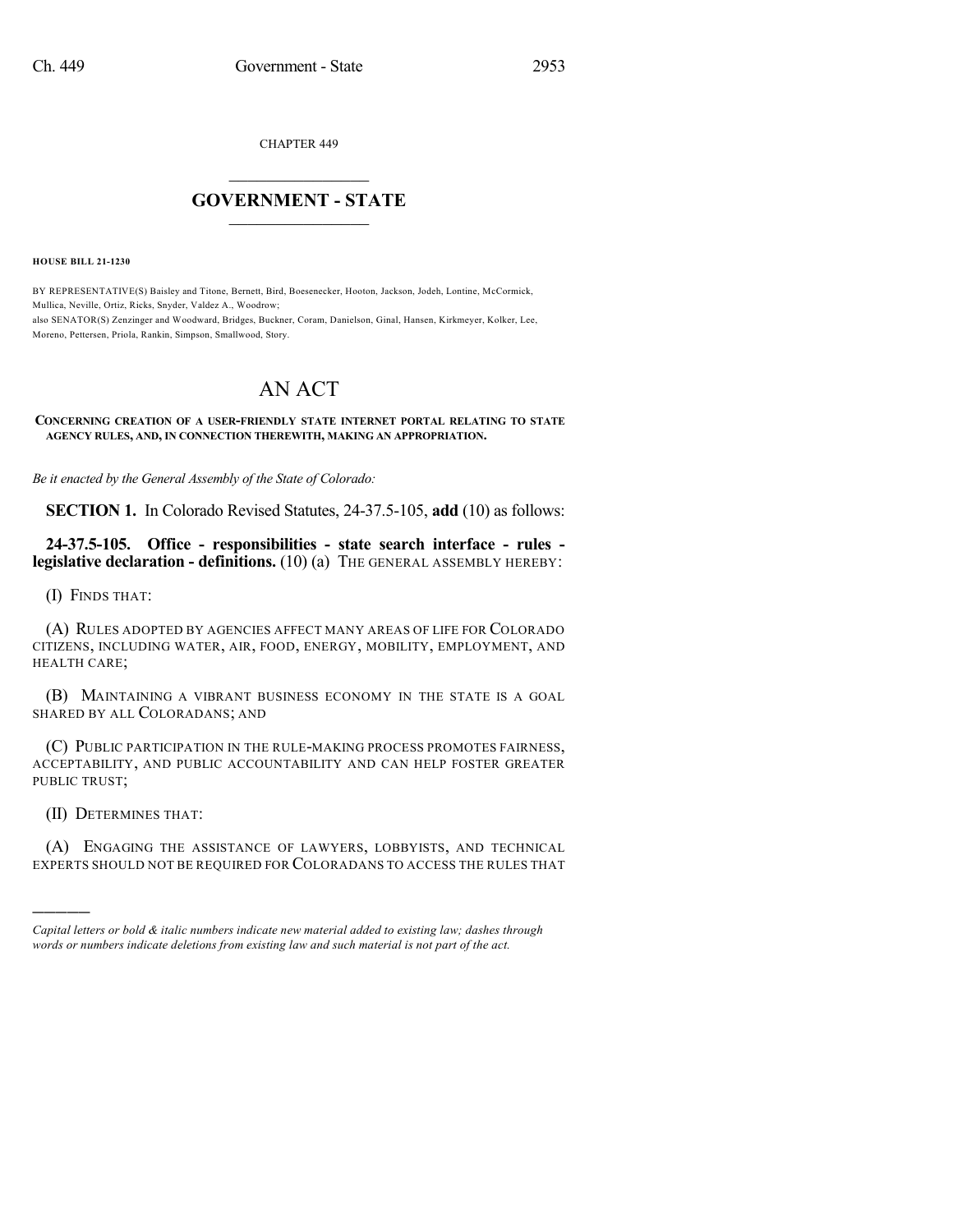AFFECT THEIR LIVES AND BUSINESSES;

(B) THE GENERAL ASSEMBLY CREATED THE ONLINE TRANSPARENCY TASK FORCE IN HOUSEBILL 20-1039,ENACTED IN 2020,TO RECOMMEND ONLINE TRANSPARENCY IMPROVEMENTS TO THE GENERAL ASSEMBLY; AND

(C) THE TASK FORCE FOUND THAT IT IS UNNECESSARILY BURDENSOME TO REQUIRE BOTH AGENCY AND PUBLIC USERS TO NAVIGATE WITHIN AND BETWEEN INDEPENDENT DEPARTMENTAL RESOURCES AND REINFORCED THAT ESTABLISHING A CLEAR,CENTRALIZED AGENCY RULE AND RULE-MAKING RESOURCE IS NECESSARY; AND

(III) DECLARES THAT THIS SUBSECTION (10) IS NECESSARY TO IMPROVE ACCESS TO STATE RULES FOR ALL COLORADANS AND TO MODERNIZE AND ENHANCE THE SEARCH FUNCTIONALITY AND TRANSPARENCY OF EXISTING WEB PLATFORMS, WHICH ARE SPREAD ACROSS MULTIPLE AGENCIES, BY CREATING A SINGLE, PUBLIC-FACING SEARCH INTERFACE FOR ACCESSING AGENCY RULES AND STATE RULE-MAKING THAT MEETS THE MINIMUM STANDARDS ESTABLISHED IN THIS SUBSECTION (10).

(b) STANDARDS FOR THE SEARCH INTERFACE MUST INCLUDE BUT ARE NOT LIMITED TO:

(I) A CENTRALIZED SEARCH INTERFACE FOR ACCESS TO ALL AGENCY RULE-MAKING THAT IS HIGHLY VISIBLE ON THE STATE'S MAIN WEBSITE AND THAT USES SEARCH ENGINE OPTIMIZATION TO ENABLE IT TO BE LOCATED ON THE INTERNET;

(II) AN OPTIMIZED, INTUITIVE, AND FULL-TEXT SEARCH ENGINE THAT IS CONTINUOUSLY OPTIMIZED TO INCREASE ACCURACY AND SEARCH SPEED AND PROVIDE ROBUST SEARCH RESULTS FOR USERS;

(III) AN APPLICATION PROGRAMMING INTERFACE THAT ENABLES QUANTIFIABLE RESEARCH ON STATE RULES;

(IV) A PUBLIC COMMENT PROCESS THAT DIRECTS USERS TOWARD THE OPEN COMMENT PROCESS ON THE RESPECTIVE AGENCIES' WEBSITES WHEN AVAILABLE;

(V) AN INTEGRATED, SUBSCRIBABLE CALENDAR OF ALL AGENCIES'RULE-MAKING HEARINGS;

(VI) A FULLY RESPONSIVE DESIGN THAT IS COMPATIBLE WITH MOBILE AND TABLET DEVICES; AND

(VII) COMPLIANCE WITH SECTION 24-85-103, THE FEDERAL "AMERICANS DISABILITIES ACT OF 1990", 42 U.S.C. SEC. 12101 ET SEQ., AS AMENDED, AND SECTION 508 OF THE FEDERAL "REHABILITATION ACT OF 1973", 29 U.S.C. SEC. 794d, AS AMENDED, TO MAKE THE SEARCH INTERFACE ACCESSIBLE TO PEOPLE WITH DISABILITIES.

(c) TO FACILITATE OPERATION OF THE SEARCH INTERFACE, THE SECRETARY OF STATE SHALL PROVIDE TO THE OFFICE INFORMATION ACCESS TO THE CODE OF COLORADO REGULATIONS AND COLORADO REGISTER.TO FACILITATE OPERATION OF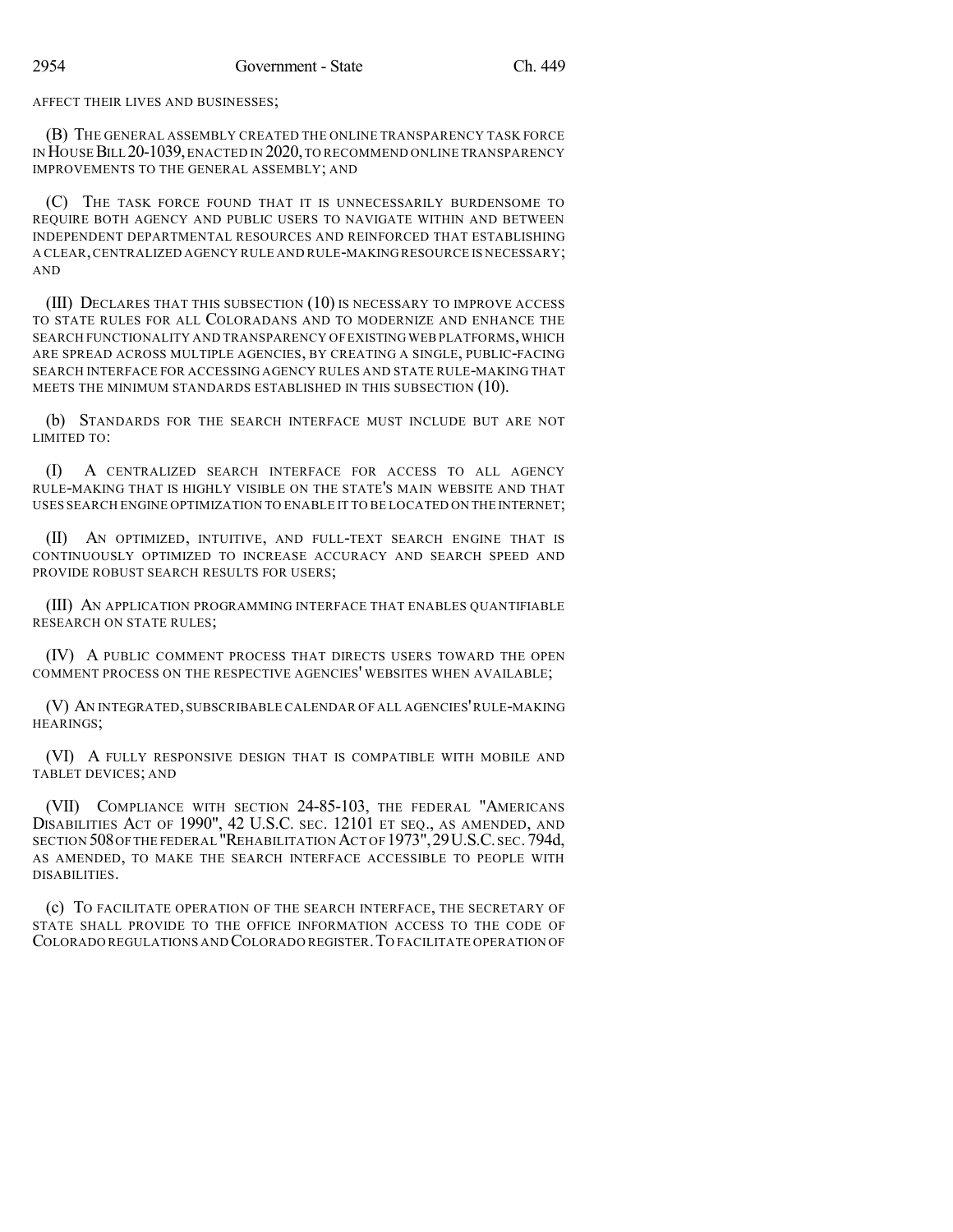## Ch. 449 Government - State 2955

THE SEARCH INTERFACE, ALL OTHER AGENCIES SHALL PROVIDE TO THE OFFICE ACCESS TO THEIR DATABASES AND INFORMATION SOURCES THAT CONTAIN INFORMATION FOR RULE-MAKING PROCEEDINGS. THE OFFICE SHALL DEVELOP THE SEARCH INTERFACE AS SPECIFIED IN THIS SUBSECTION (10). THE SECRETARY OF STATE SHALL ADVISE THE OFFICE IN THE DEVELOPMENT OF THE SEARCH INTERFACE AS NECESSARY AND UPON REQUEST. THE OFFICE SHALL MAKE THE SEARCH INTERFACE AVAILABLE FOR USE BY JUNE 30, 2022; EXCEPT THAT, IF AN UNFORESEEN TECHNOLOGICAL IMPEDIMENT PREVENTS ACHIEVEMENT OF THIS DEADLINE, THE OFFICE SHALL:

(I) IDENTIFY THE IMPEDIMENT, IDENTIFY A PROPOSED SOLUTION, AND EXECUTE NECESSARY STEPS TO RESOLVE THE IMPEDIMENT WITHIN EXISTINGAPPROPRIATIONS;

(II) NOTIFY THE JOINT TECHNOLOGY COMMITTEE OF THE GENERAL ASSEMBLY IN WRITING THAT IT WILL NOT MEET THE DEADLINE AND INCLUDE IN THE NOTICE A DESCRIPTION OF THE IMPEDIMENT, THE INDIVIDUAL TASKS COMPRISING THE PROPOSED SOLUTION, AND THE ANTICIPATED COMPLETION DATE; AND

(III) APPEAR BEFORE THE JOINT TECHNOLOGY COMMITTEE AT THE FIRST PRACTICABLE OPPORTUNITY AFTER JUNE 30, 2022, TO DISCUSS THE IMPLEMENTATION OF THE SEARCH INTERFACE.

(d) THE OFFICE MAY SEEK, ACCEPT, AND EXPEND GIFTS, GRANTS, OR DONATIONS FROM PRIVATE OR PUBLIC SOURCES FOR THE PURPOSES OF THIS SUBSECTION (10).

(e) AS USED IN THIS SUBSECTION (10),"AGENCY"HAS THE MEANING ESTABLISHED IN SECTION 24-4-102 (3).

**SECTION 2. Appropriation.** (1) For the 2021-22 state fiscal year, \$368,194 is appropriated to the office of the governor for use by the office of information technology. This appropriation is from the general fund and is based on the assumption that the office will require an additional 2.1 FTE. To implement this act, the office may use this appropriation for enterprise solutions.

(2) For the 2021-22 state fiscal year, \$108,718 is appropriated to the department of state. This appropriation is from the department of state cash fund created in section 24-21-104 (3)(b), C.R.S. To implement this act, the department may use this appropriation as follows:

(a) \$69,000 for use by the information technology division for personal services;

(b) \$1,795 for use bythe information technologydivision for operating expenses;

(c) \$32,573 for use by the business and licensing division for personal services, which amount is based on an assumption that the division will require an additional 0.7 FTE; and

(d) \$5,350 for use by the business and licensing division for operating expenses.